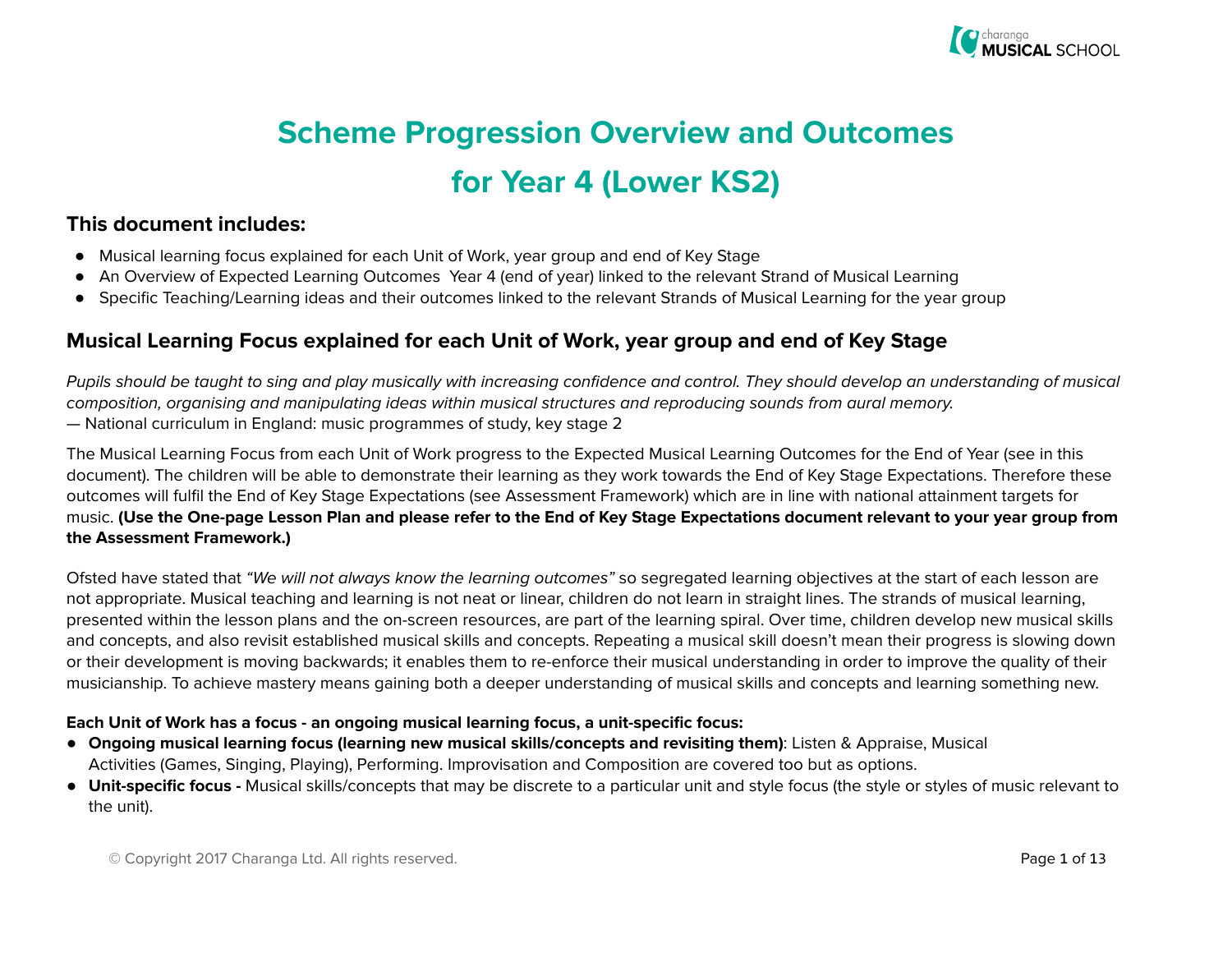

| <b>Units of Work</b>                                   | <b>Ongoing Focus</b> Learning new musical skills/concepts and revisiting them over time and with increasing<br>depth.                                                                                                                                                                                                                                                                                                                                                                                                                                                                                                                                                                                                                                                                                                                                                                                                                                                                                                                                                                                                                                                                              | <b>Unit-specific Focus</b>                                                                                                                                                                                                                                                                                                                                                                           |
|--------------------------------------------------------|----------------------------------------------------------------------------------------------------------------------------------------------------------------------------------------------------------------------------------------------------------------------------------------------------------------------------------------------------------------------------------------------------------------------------------------------------------------------------------------------------------------------------------------------------------------------------------------------------------------------------------------------------------------------------------------------------------------------------------------------------------------------------------------------------------------------------------------------------------------------------------------------------------------------------------------------------------------------------------------------------------------------------------------------------------------------------------------------------------------------------------------------------------------------------------------------------|------------------------------------------------------------------------------------------------------------------------------------------------------------------------------------------------------------------------------------------------------------------------------------------------------------------------------------------------------------------------------------------------------|
| Autumn 1: Mamma<br>Mia                                 | Listen & Appraise - begin to recognise styles, find the pulse, recognise instruments, listen, discuss<br>other dimensions of music.<br>Musical Activities - a new activity is added until Step 4:<br>• Games - continue to internalise, understand, feel, know how the dimensions of music work<br>together. Focus on Warm-up Games. Pulse, rhythm, pitch, tempo, dynamics. Start to explore the<br>link between sound and symbol.<br>• Singing - continue to sing, learn about singing and vocal health. Continue to learn about working<br>in a group/band/ensemble.<br>• Playing - Continue to play a classroom/band instrument in a group/band/ensemble. Start to<br>explore the link between sound and symbol.<br>• Improvisation - option after Step 3 - continue to explore and create your own responses<br>melodies and rhythms.<br>• Composition - option after Step 4 - continue to create your own responses, melodies and<br>rhythms and record them in some way. Start to explore the link between sound and symbol.<br>Perform/Share - Continue to work together in a group/band/ensemble and perform to each other<br>and an audience. DIscuss/respect/improve your work together. | <b>ABBA's music:</b><br>• Mamma Mia by ABBA<br>Dancing Queen by ABBA<br>The Winner Takes It All by ABBA<br>Waterloo by ABBA<br>$\bullet$<br>Super Trouper by ABBA<br>$\bullet$<br>Thank You For The Music by ABBA                                                                                                                                                                                    |
| Autumn 2:<br><b>Glockenspiel Stage</b><br>$\mathbf{2}$ | Listen & Appraise (descriptions for all strands as above)<br><b>Musical Activities:</b><br>$\bullet$ Games<br>• Singing<br>• Playing<br>Perform/Share                                                                                                                                                                                                                                                                                                                                                                                                                                                                                                                                                                                                                                                                                                                                                                                                                                                                                                                                                                                                                                              | Playing the glockenspiel. The language of music.                                                                                                                                                                                                                                                                                                                                                     |
| <b>Spring 1: Stop!</b>                                 | Listen & Appraise (descriptions for all strands as above)<br>Musical Activities - a new activity is added until Step 4:<br>• Games<br>$\bullet$ Singing<br>• Playing<br>• Composition - option after Step 4<br><b>Perform/Share</b>                                                                                                                                                                                                                                                                                                                                                                                                                                                                                                                                                                                                                                                                                                                                                                                                                                                                                                                                                                | Grime, Writing lyrics.<br><b>Mixed styles:</b><br>• Stop! By joanna mangona (Grime)<br>• Gotta Be Me performed by Secret Agent 23 Skidoo<br>(Hip Hop)<br>• Radetzky March by Strauss (Classical)<br>Ho Gaya Sharabi by Panjabi MC (Bhangra and Hip<br>Hop)<br>• Libertango by Astor Piazzolla (Tango)<br>Mas Que Nada performed by Sergio Mendes and<br>the Black Eyed Peas (Bossa Nova and Hip Hop) |

© Copyright 2017 Charanga Ltd. All rights reserved. Page 2 of 13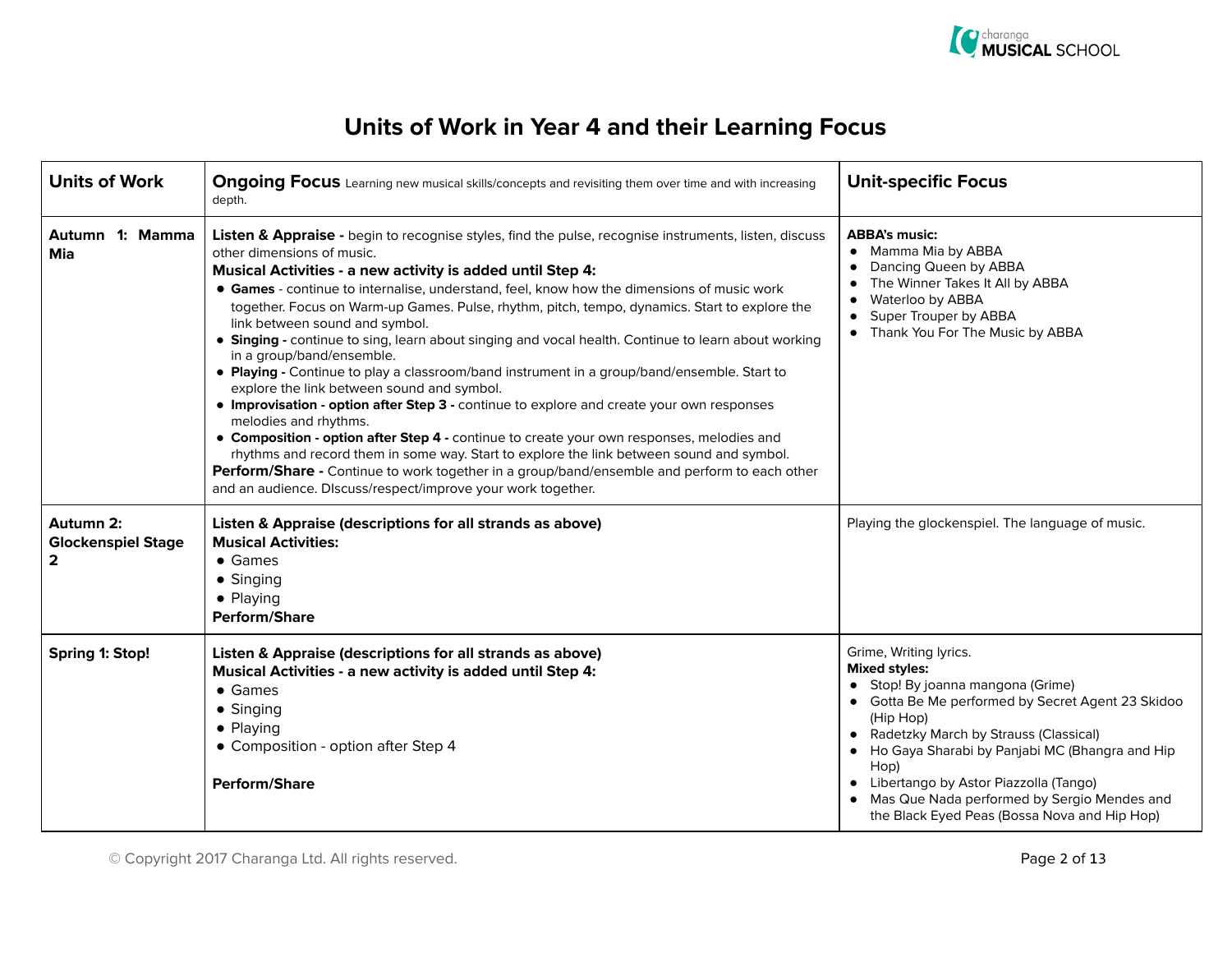

| Spring 2: Lean On<br>Me                        | Listen & Appraise (descriptions for all strands as above)<br>Musical Activities - a new activity is added until Step 4:<br>$\bullet$ Games<br>• Singing<br>• Playing<br>· Improvisation - option after Step 3<br>• Composition - option after Step 4<br><b>Perform/Share</b>         | <b>Gospel/links to Religious music:</b><br>• Lean On Me by Bill Withers (Soul)<br>• Lean On Me by The ACM Gospel Choir (Gospel)<br>• Shackles by Mary Mary (Gospel)<br>• Amazing Grace by Elvis Presley (Gospel)<br>• Ode To Joy Symphony No 9 by Beethoven<br>(Romantic - Western Classical)<br>• He Still Loves Me by Walter Williams and Beyoncé<br>(Gospel) |
|------------------------------------------------|--------------------------------------------------------------------------------------------------------------------------------------------------------------------------------------------------------------------------------------------------------------------------------------|-----------------------------------------------------------------------------------------------------------------------------------------------------------------------------------------------------------------------------------------------------------------------------------------------------------------------------------------------------------------|
| <b>Summer 1: Blackbird</b>                     | Listen & Appraise (descriptions for all strands as above)<br>Musical Activities - a new activity is added until Step 4:<br>$\bullet$ Games<br>• Singing<br>$\bullet$ Playing<br>• Improvisation - option after Step 3<br>• Composition - option after Step 4<br><b>Perform/Share</b> | The Beatles and the development of pop music<br>The Civil Rights Movement.<br>The Beatles songs:<br><b>Blackbird by The Beatles</b><br>Yellow Submarine by The Beatles<br>Hey Jude by The Beatles<br>Can't Buy Me Love by The Beatles<br>Yesterday by The Beatles<br>Let It Be by The Beatles                                                                   |
| Summer 2: Reflect.<br><b>Rewind and Replay</b> | Listen & Appraise (descriptions for all strands as above)<br><b>Musical Activities:</b><br>Games<br>$\bullet$<br>• Singing<br>Playing<br>Improvisation<br>$\bullet$<br>Composition<br><b>Perform/Share</b>                                                                           | Revision and deciding what to perform. Listen to<br>Western Classical Music. The language of music.                                                                                                                                                                                                                                                             |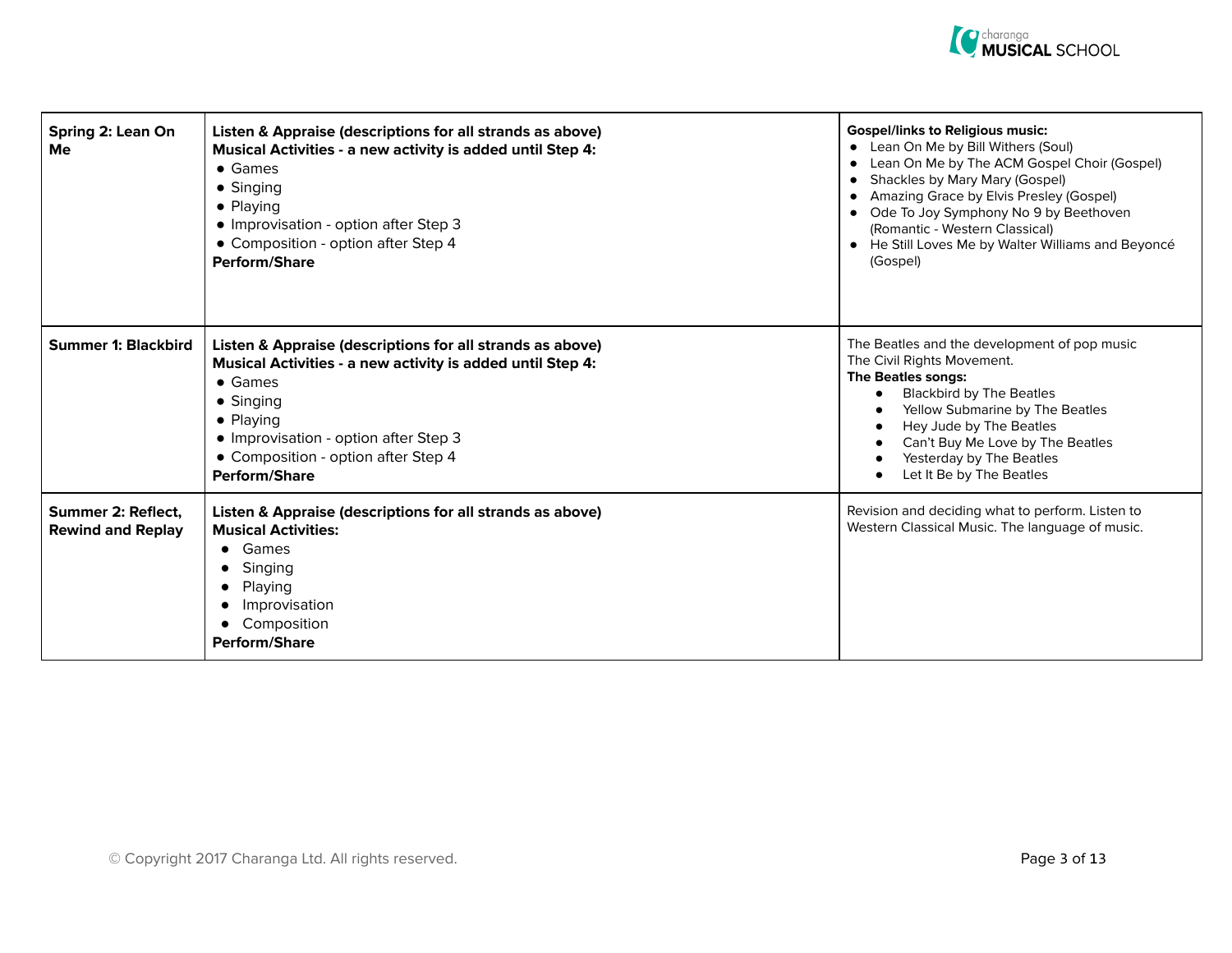

| <b>Strand of Musical</b><br>Learning | <b>National Curriculum</b><br><b>Expectations for all</b><br>pupils                                                                                                                               | <b>Charanga Response for Y4</b><br>KS2/ages 8-9                                                                                                                                                                                                                                                                          | <b>Expectations for the end of Lower KS2</b>                                                                                                                                                                                                              | <b>Charanga Response to</b><br>assessing end of Lower KS2<br><b>Expectations</b> |
|--------------------------------------|---------------------------------------------------------------------------------------------------------------------------------------------------------------------------------------------------|--------------------------------------------------------------------------------------------------------------------------------------------------------------------------------------------------------------------------------------------------------------------------------------------------------------------------|-----------------------------------------------------------------------------------------------------------------------------------------------------------------------------------------------------------------------------------------------------------|----------------------------------------------------------------------------------|
| <b>Listen &amp; Appraise</b>         | Perform, listen to, review<br>and evaluate music<br>across a range of<br>historical periods, genres,<br>styles and traditions,<br>including the works of the<br>great composers and<br>musicians. | The children will continue to<br>understand and appreciate a<br>variety of musical styles from<br>different times and traditions.<br>Continue to recognise the sound<br>of musical instruments and basic<br>features of key musical styles.<br>Encourage more confident<br>discussion using accurate<br>musical language | Children will be taught to:<br>Appreciate and understand a wide<br>range of high-quality live and<br>recorded music drawn from<br>different traditions and from great<br>composers and musicians.<br>Develop an understanding of the<br>history of music. | See 'End of Key Stage<br>Expectations' document in<br>the Assessment Framework.  |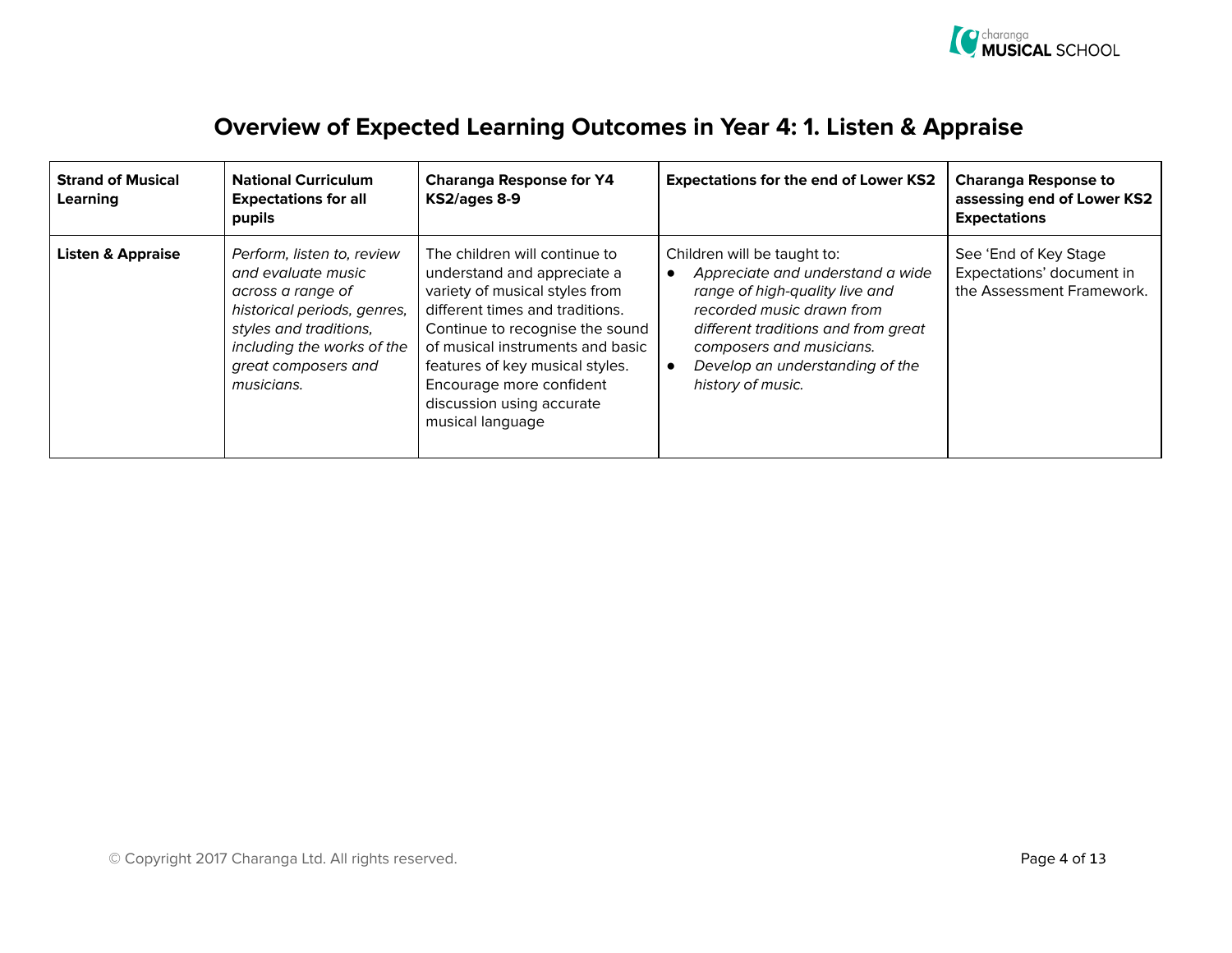

### Specific Teaching/Learning and Outcomes for Year 4: 1. Listen & Appraise

| <b>Listen &amp; Appraise:</b><br>Charanga Musical School<br>response for Year 4 Lower<br>KS2/ages 8-9                                                                                                                                                                                                                             | <b>Teaching Overview Y4/ages 8-9</b><br>What the teacher will do (refer to Activity<br>Manual and lesson documentation/plans)                                                                                                                                                                                                                                                                                                                                                                                                                                                                                                                                                                                                                                                                                                                                                                                                                                                                                                                                                                                                                                        | <b>Learning Overview Y4/ages 8-9</b><br>What the children will learn (refer to Activity Manual and<br>lesson documentation/plans)                                                                                                                                                                                                                                                                                                                                                                                                                                                                                                                                                                                                                                                                                                                                                                                                                                                                                                                                                                                                                                                                                                                                                                                                                                                                                       | <b>Five Expected Musical</b><br><b>Learning Outcomes Y4/ages</b><br>8-9. These outcomes lead to the<br>End of KS Expectations (see<br>Assessment). Children will<br>demonstrate their learning as<br>they work towards them.                                                                                                                                                                                                                                                                                                                                                                                                    |
|-----------------------------------------------------------------------------------------------------------------------------------------------------------------------------------------------------------------------------------------------------------------------------------------------------------------------------------|----------------------------------------------------------------------------------------------------------------------------------------------------------------------------------------------------------------------------------------------------------------------------------------------------------------------------------------------------------------------------------------------------------------------------------------------------------------------------------------------------------------------------------------------------------------------------------------------------------------------------------------------------------------------------------------------------------------------------------------------------------------------------------------------------------------------------------------------------------------------------------------------------------------------------------------------------------------------------------------------------------------------------------------------------------------------------------------------------------------------------------------------------------------------|-------------------------------------------------------------------------------------------------------------------------------------------------------------------------------------------------------------------------------------------------------------------------------------------------------------------------------------------------------------------------------------------------------------------------------------------------------------------------------------------------------------------------------------------------------------------------------------------------------------------------------------------------------------------------------------------------------------------------------------------------------------------------------------------------------------------------------------------------------------------------------------------------------------------------------------------------------------------------------------------------------------------------------------------------------------------------------------------------------------------------------------------------------------------------------------------------------------------------------------------------------------------------------------------------------------------------------------------------------------------------------------------------------------------------|---------------------------------------------------------------------------------------------------------------------------------------------------------------------------------------------------------------------------------------------------------------------------------------------------------------------------------------------------------------------------------------------------------------------------------------------------------------------------------------------------------------------------------------------------------------------------------------------------------------------------------|
| The children will continue<br>to understand and<br>appreciate a variety of<br>musical styles from<br>different times and<br>traditions. Continue to<br>recognise the sound of<br>musical instruments and<br>basic features of key<br>musical styles. Encourage<br>more confident discussion<br>using accurate musical<br>language | Continue to encourage the children to have fun<br>and enjoy listening to a wide range of different<br>styles of music. They will begin to recognise<br>these basic style indicators.<br><b>Styles include:</b><br>ABBA, Grime, Beatles, Gospel, Classical<br>Romantic, Tango, Hip Hop, Early Classical Music,<br>20th Century Contemporary Classical Music.<br>• Have fun listening to a wide range of different<br>styles of music.<br>• Find the pulse together and start to<br>understand what pulse is/does/means etc.<br>• Encourage listening with increasing<br>concentration and with a deeper focus.<br>• Continue to learn to recognise different<br>instruments.<br>• Continue to learn to recognise style<br><i>indicators</i><br>• Use correct musical language more<br>confidently and consistently during<br>discussion and when describing feelings.<br>• Talk about the music and how it makes us<br>feel in greater depth. Continue to aim to use<br>accurate musical language during discussion<br>and when describing feelings.<br>• Discuss and understand how other simple<br>dimensions of music fit with each other and<br>within the music. | The children will continue to recognise basic style<br>indicators and continue to recognise different instruments.<br>They will deepen knowledge and understanding of specific<br>musical styles through listening to more examples of the<br>same styles and understanding its musical structure and<br>style indicators.<br><b>Styles include:</b><br>ABBA, Grime, Beatles, Gospel, Classical Romantic, Tango,<br>Hip Hop, Early Classical Music, 20th Century<br><b>Contemporary Classical Music.</b><br>• Have fun finding the pulse together and deepen their<br>understanding of what pulse is/does/means etc.<br>• They will continue to recognise the sound of the<br>musical instruments used and basic musical structure.<br>• The children will continue to recognise basic style<br>indicators and continue to recognise different<br>instruments. They will deepen knowledge and<br>understanding of specific musical styles through<br>listening to more examples of the same styles and<br>understanding its musical structure and style indicators.<br>The purpose of the song and context within history.<br>Continue to deepen their understanding of the<br>dimensions of music and how they fit into music.<br>Perhaps the children will give specific reference to<br>musical dimensions: pulse - a steady beat, simple<br>rhythm patterns, pitch, texture, tempo, dynamics, timbre,<br>structure. | 1. Identify basic musical styles<br>through learning about their<br>style indicators and the<br>instruments played.<br>2. Find the pulse, the steady<br>beat to the music they are<br>listening to and understand<br>what that means.<br>3. More consistently use<br>accurate musical language<br>to describe and talk about<br>music.<br>4. Listen to other ideas about<br>music, respect those ideas<br>and feelings.<br>5. Continue to<br>realise/understand and<br>show how pulse, rhythm<br>and pitch fit together.<br>Perhaps some of the other<br>dimensions too.<br>(See 'End of Key Stage<br>Expectations' documents.) |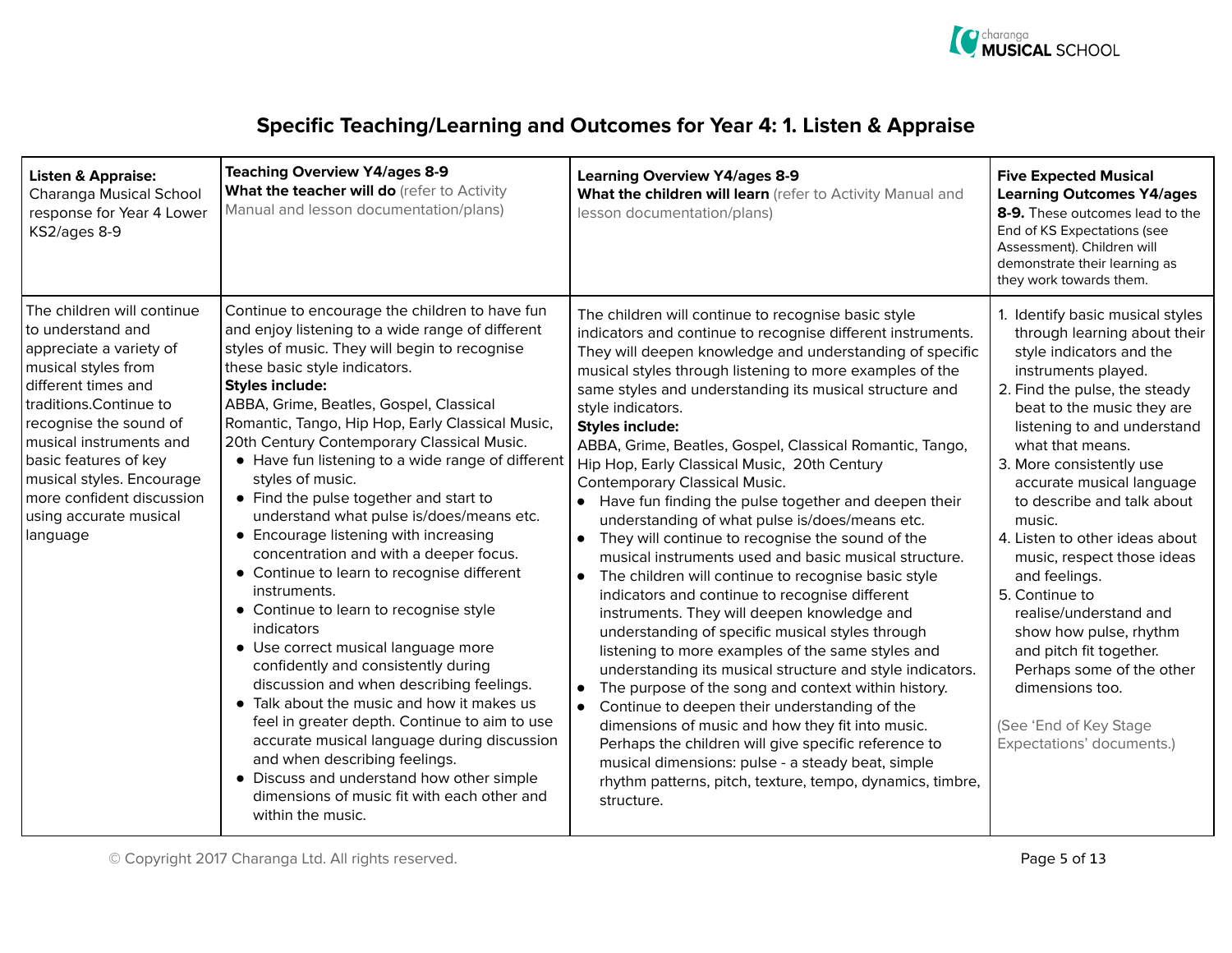

| <b>Strand of Musical</b><br>Learning                                                                   | <b>National Curriculum</b><br><b>Expectations for all pupils</b>                                                                                                                                                                                                                                                                                                                                                                                                                                                                                                                                                                   | Charanga Response for Y4 KS2/ages 8-9                                                                                                                                                                                                                                                                                                                                                                                                                                                                                                                                                                                                                                                                                                                                                                                 | <b>Expectations for the end of Lower</b><br>KS <sub>2</sub>                                                                                                                                                                                                                                                                                                                                                               | <b>Charanga Response</b><br>to assessing end of<br><b>Lower KS2</b><br><b>Expectations</b> |
|--------------------------------------------------------------------------------------------------------|------------------------------------------------------------------------------------------------------------------------------------------------------------------------------------------------------------------------------------------------------------------------------------------------------------------------------------------------------------------------------------------------------------------------------------------------------------------------------------------------------------------------------------------------------------------------------------------------------------------------------------|-----------------------------------------------------------------------------------------------------------------------------------------------------------------------------------------------------------------------------------------------------------------------------------------------------------------------------------------------------------------------------------------------------------------------------------------------------------------------------------------------------------------------------------------------------------------------------------------------------------------------------------------------------------------------------------------------------------------------------------------------------------------------------------------------------------------------|---------------------------------------------------------------------------------------------------------------------------------------------------------------------------------------------------------------------------------------------------------------------------------------------------------------------------------------------------------------------------------------------------------------------------|--------------------------------------------------------------------------------------------|
| <b>Musical Activities:</b><br>a. Games<br>b.Singing<br>c. Playing<br>d.Improvisation<br>e. Composition | Learn to sing and to use<br>their voices, to create and<br>compose music on their<br>own and with others, have<br>the opportunity to learn a<br>musical instrument, use<br>technology appropriately<br>and have the opportunity to<br>progress to the next level of<br>musical excellence.<br>Understand and explore<br>how music is created.<br>produced and<br>communicated, including<br>through the interrelated<br>dimensions: pitch, duration,<br>dynamics, tempo, timbre,<br>texture, structure and<br>appropriate musical<br>notations.<br>Have the opportunity to<br>progress to the next level of<br>musical excellence. | a. Games: Continue to build on previous<br>learning about how pulse, rhythm and<br>pitch work together to create music<br>through Warm-up Games and Flexible<br>Games.<br>b. Singing: Learn and understand more<br>about preparing to sing. Explore a<br>range of vocal activity eg rapping,<br>beatboxing. Perhaps sing as a soloist<br>and as part of a larger group and/or in<br>parts.<br>c. Playing Instruments: Perform as a<br>soloist and as part of a band or<br>ensemble, by ear and/or from different<br>notations. Playing pieces in unison<br>and in two parts.<br>d. Improvisation: Continue inventing<br>musical ideas within improvisation.<br>e. Composition: Continue inventing<br>musical ideas within composition.<br>They can be recorded in sound or<br>written using any appropriate notation. | Children will be taught to:<br>• Use their voices expressively<br>and creatively by singing songs<br>and speaking chants and<br>rhymes.<br>• Play tuned and un-tuned<br>instruments musically.<br>• Listen with concentration and<br>understanding to a range of<br>high-quality live and recorded<br>music.<br>• Experiment with, create, select<br>and combine sounds using the<br>interrelated dimensions of<br>music. | See 'End of Key Stage<br>Expectations'<br>document in the<br>Assessment<br>Framework.      |

### Overview of Expected Learning Outcomes in Year 4: 2. Musical Activities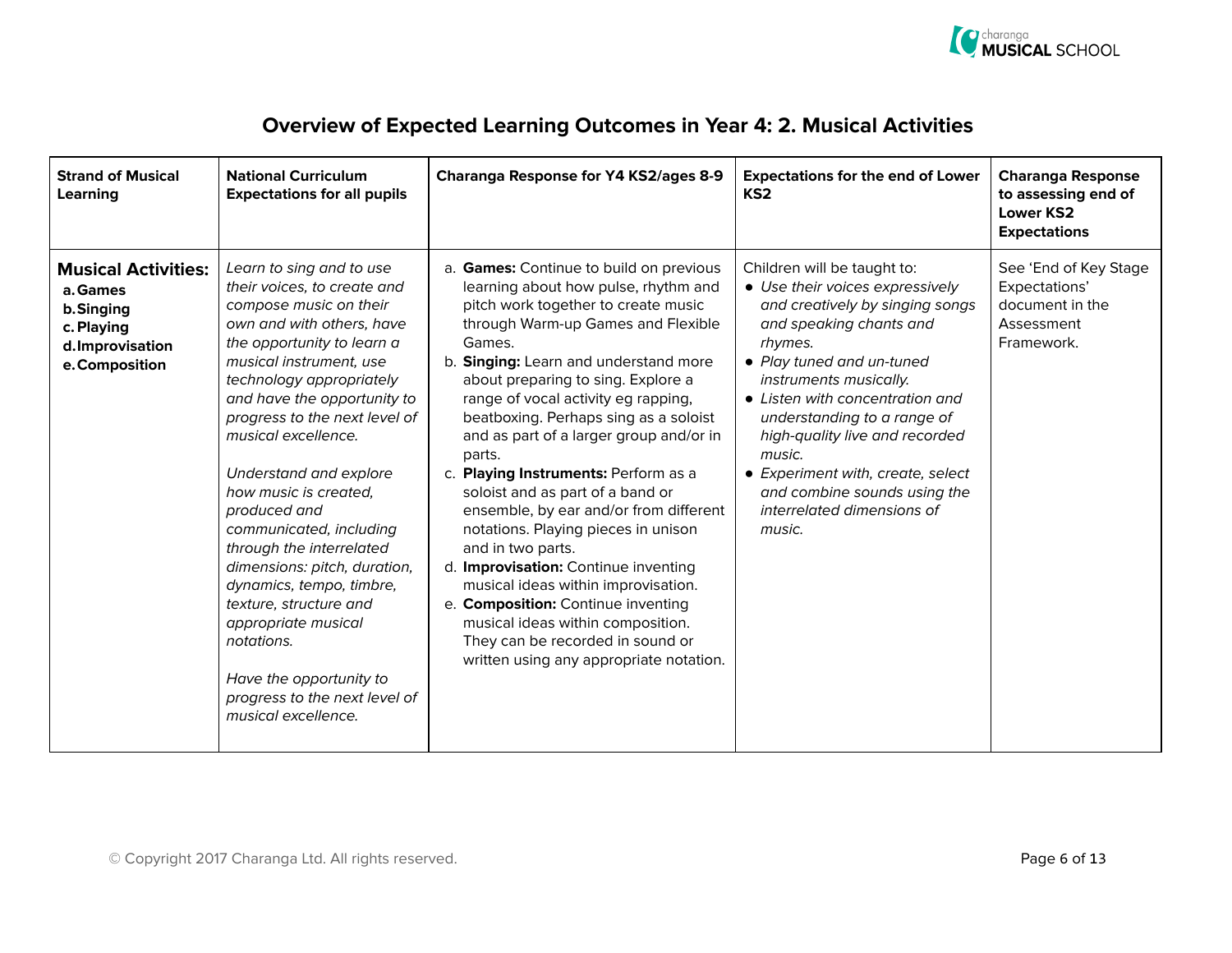

| Specific Teaching/Learning and Outcomes for Year 4: 2. Musical Activities a. Games |  |
|------------------------------------------------------------------------------------|--|
|------------------------------------------------------------------------------------|--|

| <b>Musical Activities - a. Games:</b><br>Charanga Musical School<br>response for Year 4 Lower<br>KS2/ages 8-9                                                | <b>Teaching Overview Y4/ages 8-9</b><br>What the teacher will do (refer to Activity<br>Manual and lesson documentation/plans)                                                                                                                                                                                                                                                                                                                                                                                                                                                                                                                                                                          | <b>Learning Overview Y4/ages 8-9</b><br>What the children will learn (refer to<br><b>Activity Manual and lesson</b><br>documentation/plans)                                                                                                                                                                                                                                                                                                                                                                                                                                                                                                                                                                                                                                                                                                                                                                                                       | <b>Five Expected Musical Learning</b><br><b>Outcomes Y4/ages 8-9. These</b><br>outcomes lead to the End of KS<br>Expectations (see Assessment).<br>Children will demonstrate their<br>learning as they work towards them.                                                                                                                                                                                                                                                                                                                                                                                                                                                                                                     |
|--------------------------------------------------------------------------------------------------------------------------------------------------------------|--------------------------------------------------------------------------------------------------------------------------------------------------------------------------------------------------------------------------------------------------------------------------------------------------------------------------------------------------------------------------------------------------------------------------------------------------------------------------------------------------------------------------------------------------------------------------------------------------------------------------------------------------------------------------------------------------------|---------------------------------------------------------------------------------------------------------------------------------------------------------------------------------------------------------------------------------------------------------------------------------------------------------------------------------------------------------------------------------------------------------------------------------------------------------------------------------------------------------------------------------------------------------------------------------------------------------------------------------------------------------------------------------------------------------------------------------------------------------------------------------------------------------------------------------------------------------------------------------------------------------------------------------------------------|-------------------------------------------------------------------------------------------------------------------------------------------------------------------------------------------------------------------------------------------------------------------------------------------------------------------------------------------------------------------------------------------------------------------------------------------------------------------------------------------------------------------------------------------------------------------------------------------------------------------------------------------------------------------------------------------------------------------------------|
| Continue to build on previous<br>learning about how pulse, rhythm<br>and pitch work together to create<br>music through Warm-up Games<br>and Flexible Games. | <b>Warm-up Games</b><br>• Lead the group through the<br>differentiated Bronze, Silver and Gold<br>Warm-up Games Challenges: Rhythm<br>copy back - progress from teacher to<br>pupil-led games.<br>Pitch copy back - using voices then<br>instruments. Only one or two notes<br>dependent on ability and song.<br>Build on the understanding through this<br>activity that pulse is the foundation of<br>music upon which the other dimensions<br>are built.<br>• Understand, with greater depth, how the<br>other dimensions of music are sprinkled<br>through songs and pieces of music.<br><b>Flexible Games</b><br>Flexible Bronze, Silver and Gold Challenges<br>are available for extension work. | Within the context of the song being<br>learnt, the children will continue to embed<br>the foundations of the dimensions of<br>music, pulse, rhythm and pitch by playing<br>Warm-up Games. Through fun, repetition<br>and the song they are learning:<br>• Pulse - a steady beat.<br>• Rhythm - copy simple patterns and<br>see how they work with pulse.<br>• Pitch - what it is, to copy it and to<br>warm up their voices.<br>• Progress though the differentiated<br>Bronze, Silver and Gold Challenges.<br>• Rhythm copy back - progress from<br>teacher to pupil-led games.<br>• Pitch copy back - using voices then<br>instruments: one or two notes<br>dependent on ability and song.<br>• Build on the understanding that pulse<br>is the foundation of music upon which<br>the other dimensions are built.<br>• Understand in greater depth how the<br>other dimensions of music are<br>sprinkled through songs and pieces of<br>music. | Find and internalise the pulse<br>1.<br>on your own and stay in time.<br>2. Demonstrate how you<br>find/feel the pulse, with ease.<br>Demonstrate a fast and slow<br>pulse.<br>3. Demonstrate more<br>confidently how pulse, rhythm<br>and pitch work together -<br>copy a simple rhythm over the<br>pulse and sing/play back over<br>the Games Track in time.<br>4. Clap/play simple<br>rhythms/copy one-two note<br>pitches confidently and create<br>their own rhythm when asked.<br>Lead others if asked.<br>5. Have a deeper understanding<br>of how pulse, rhythm and<br>pitch, dynamics and tempo<br>work together and are<br>sprinkled through<br>songs/music.<br>(See 'End of Key Stage<br>Expectations' documents.) |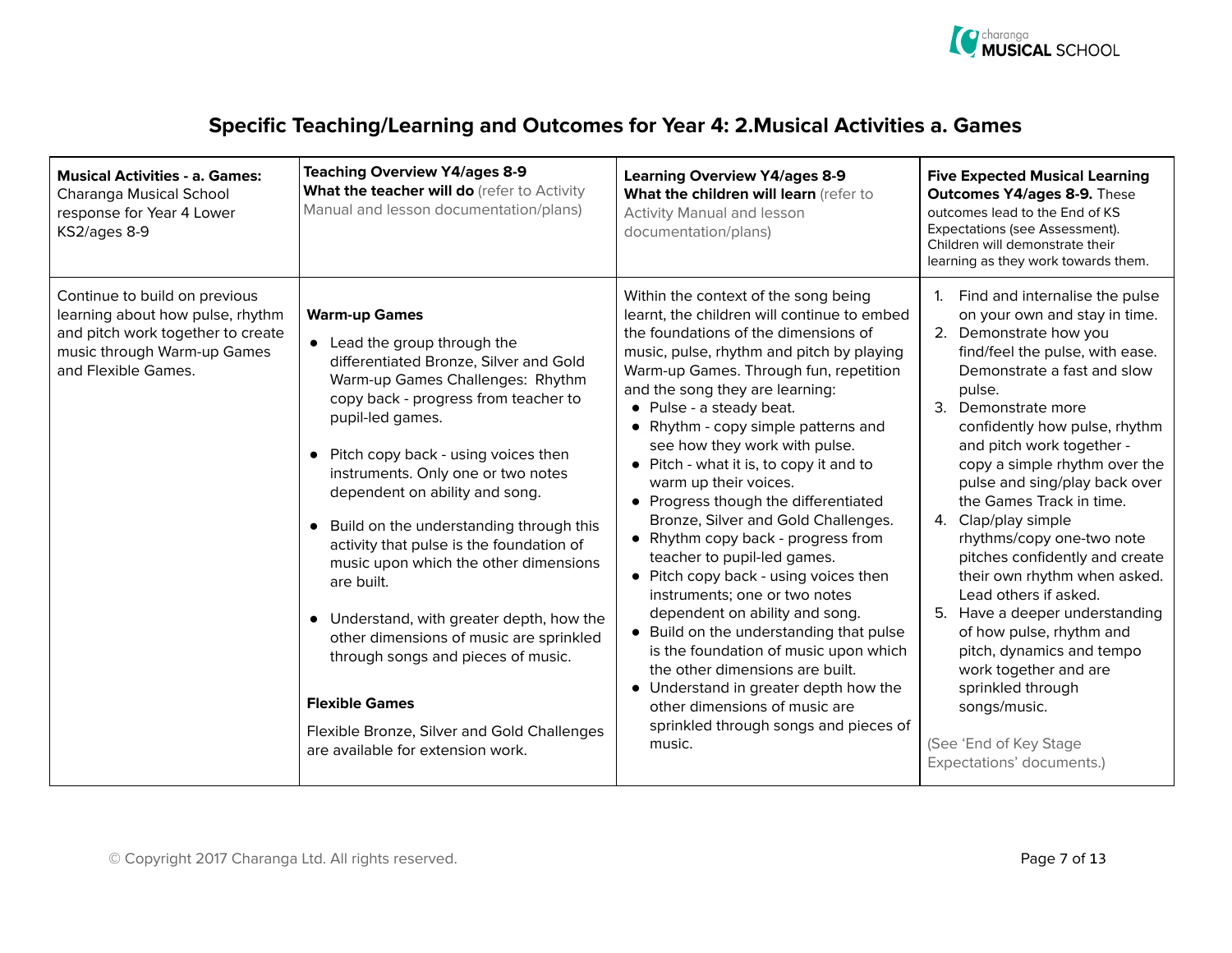

| <b>Musical Activities - b.Singing:</b><br>Charanga Musical School response<br>for Year 4 Lower KS2/ages 8-9                                                                                          | <b>Teaching Overview Y4/ages 8-9</b><br>What the teacher will do (refer to<br><b>Activity Manual and lesson</b><br>documentation/plans)                                                                                                                                                                                                                                                                                                                                                       | <b>Learning Overview Y4/ages 8-9</b><br>What the children will learn (refer to<br><b>Activity Manual and lesson</b><br>documentation/plans)                                                                                                                                                                                                                                                                                                                                                                                                                                                                                                                                                                                         | <b>Five Expected Musical Learning</b><br><b>Outcomes Y4/ages 8-9. These</b><br>outcomes lead to the End of KS<br>Expectations (see Assessment). Children<br>will demonstrate their learning as they<br>work towards them.                                                                                                                                                                                                                                                                                                                                                                                                                        |
|------------------------------------------------------------------------------------------------------------------------------------------------------------------------------------------------------|-----------------------------------------------------------------------------------------------------------------------------------------------------------------------------------------------------------------------------------------------------------------------------------------------------------------------------------------------------------------------------------------------------------------------------------------------------------------------------------------------|-------------------------------------------------------------------------------------------------------------------------------------------------------------------------------------------------------------------------------------------------------------------------------------------------------------------------------------------------------------------------------------------------------------------------------------------------------------------------------------------------------------------------------------------------------------------------------------------------------------------------------------------------------------------------------------------------------------------------------------|--------------------------------------------------------------------------------------------------------------------------------------------------------------------------------------------------------------------------------------------------------------------------------------------------------------------------------------------------------------------------------------------------------------------------------------------------------------------------------------------------------------------------------------------------------------------------------------------------------------------------------------------------|
| Learn and understand more about<br>preparing to sing. Explore a range<br>of vocal activity eg rapping,<br>beatboxing. Perhaps sing as a<br>soloist and as part of a larger group<br>and/or in parts. | • Work through the vocal warm-ups,<br>revisiting how and why we warm up<br>our voices and bodies to get a<br>good quality sound and projection.<br>• Support the children to learn to<br>sing each song, stressing the need<br>to interpret it, sing with good<br>diction, a good sense of pulse and<br>rhythm, listening carefully to copy<br>the example.<br>Revisit the importance of working<br>together as a group and how the<br>performance is better when<br>everyone works together. | Sing in tune within a limited pitch<br>range and continue to understand in<br>greater depth:<br>• The importance of working<br>together in an ensemble or as<br>part of a group and how the<br>musical outcomes are of higher<br>quality when doing so.<br>• How important it is and why we<br>warm up our voices, posture,<br>breathing and voice projection.<br>• How to join in and stop as<br>appropriate - continue to follow a<br>leader/conductor confidently.<br>• How melody and words should<br>be interpreted.<br>Try to match your performance of<br>the song to how the music<br>sounds ie start to think musically.<br>• How to sing with good diction.<br>• How to perform with a good<br>sense of pulse and rhythm. | Sing in tune within a limited pitch<br>range and continue to understand:<br>How to work together as part of a<br>1.<br>group and with their friends,<br>developing the confidence to<br>sing alone.<br>2. The importance of warming up<br>their voices and to establish a<br>good singing position.<br>3. How to perform a song<br>stylistically and as musically as<br>you can.<br>4. How to sing with a good sense of<br>the pulse internally and sing<br>together and in time with the<br>group. Perhaps sing in two parts.<br>5. How to follow a leader/conductor<br>with confidence.<br>(See 'End of Key Stage Expectations'<br>documents.) |

#### Specific Teaching/Learning and Outcomes for Year 4: 2.Musical Activities b. Singing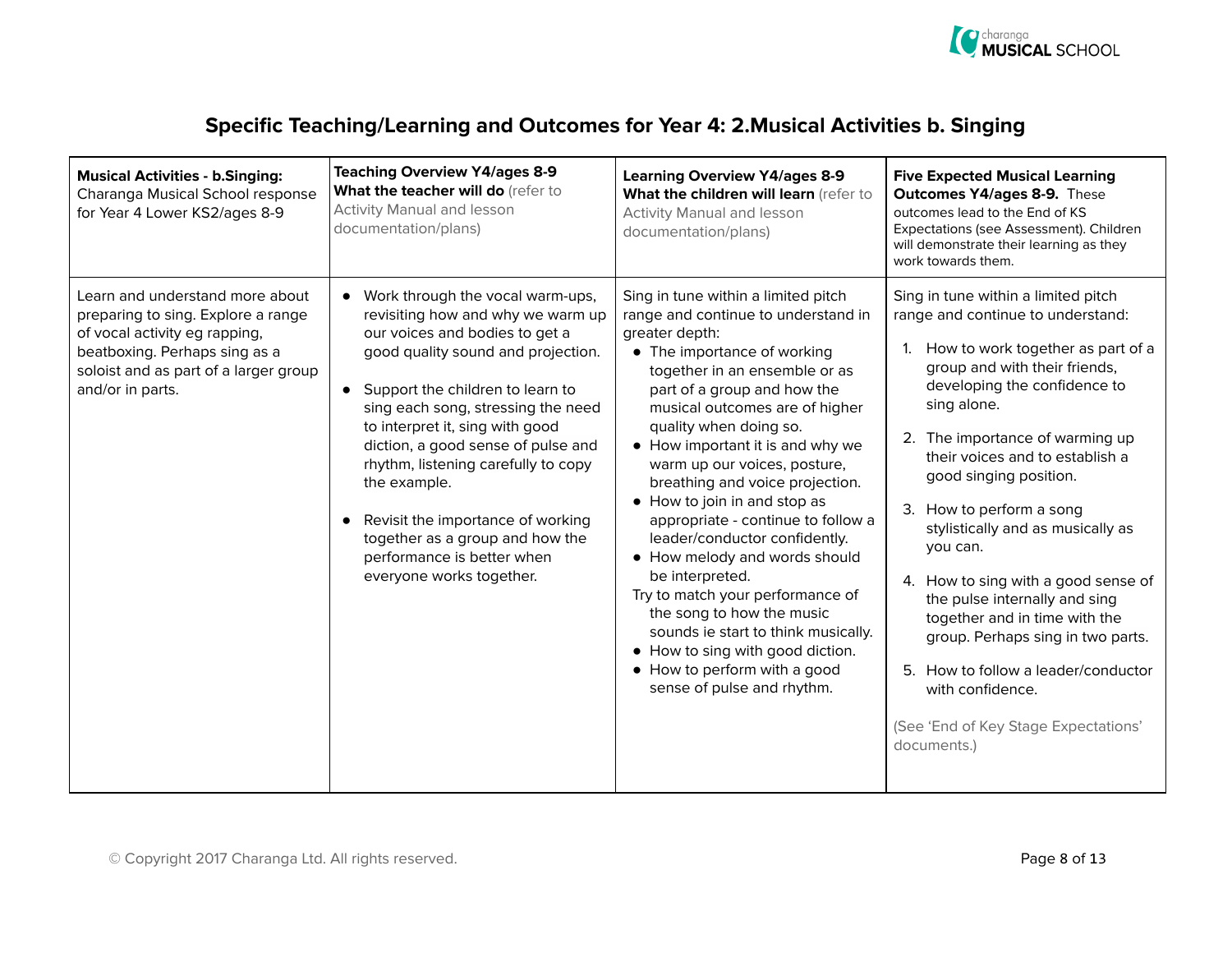

### Specific Teaching/Learning and Outcomes for Year 4: Musical Activities c. Playing Instruments

| <b>Musical Activities - c. Playing</b><br><b>Instruments:</b> Charanga Musical<br>School response for Lower KS2<br>Year 4/ages 8-9                     | <b>Teaching Overview Y4/ages 8-9</b><br>What the teacher will do (refer to Activity<br>Manual and lesson documentation/plans)                                                                                                                                                                                                                                                                                                                                                                                                                                                                                                                                                                                                                                                                                                                      | <b>Learning Overview Y4/ages 8-9</b><br>What the children will learn (refer to<br><b>Activity Manual and lesson</b><br>documentation/plans)                                                                                                                                                                                                                                                                                                                                                                                                                                                                                                                                                                                                                                                 | <b>Five Expected Musical Learning</b><br><b>Outcomes Y4/ages 8-9. These</b><br>outcomes lead to the End of KS<br>Expectations (see Assessment). Children<br>will demonstrate their learning as they<br>work towards them.                                                                                                                                                                                                                                                                                                                                                                                                                                                                                                                                 |
|--------------------------------------------------------------------------------------------------------------------------------------------------------|----------------------------------------------------------------------------------------------------------------------------------------------------------------------------------------------------------------------------------------------------------------------------------------------------------------------------------------------------------------------------------------------------------------------------------------------------------------------------------------------------------------------------------------------------------------------------------------------------------------------------------------------------------------------------------------------------------------------------------------------------------------------------------------------------------------------------------------------------|---------------------------------------------------------------------------------------------------------------------------------------------------------------------------------------------------------------------------------------------------------------------------------------------------------------------------------------------------------------------------------------------------------------------------------------------------------------------------------------------------------------------------------------------------------------------------------------------------------------------------------------------------------------------------------------------------------------------------------------------------------------------------------------------|-----------------------------------------------------------------------------------------------------------------------------------------------------------------------------------------------------------------------------------------------------------------------------------------------------------------------------------------------------------------------------------------------------------------------------------------------------------------------------------------------------------------------------------------------------------------------------------------------------------------------------------------------------------------------------------------------------------------------------------------------------------|
| Perform as a soloist and as part<br>of a band or ensemble, by ear<br>and/or from different notations.<br>Playing pieces in unison and in<br>two parts. | • Revisit how to set up and play<br>classroom percussion instruments<br>and explain how to treat instruments<br>with respect. Children may have<br>brought a band/orchestral instrument<br>to the lesson - give them the<br>appropriate instrumental part.<br>• Teach the appropriate instrumental<br>part by ear (sound-before-symbol) but<br>add the link to notation if appropriate.<br>• Practise the instrumental parts and<br>decide - when everyone is confident<br>enough - to add them to the song.<br>Play and move between differentiated<br>parts with a sound-before-symbol<br>approach and according to ability.<br>Utilise the instrumental parts if<br>appropriate.<br>• Stress the importance of working<br>together as part of a group and how<br>the musical outcomes are of higher<br>quality when everyone works<br>together. | In greater depth:<br>• Continue to play and move<br>between differentiated parts with<br>a sound-before-symbol approach,<br>according to ability. Use the<br>notated parts provided if<br>appropriate.<br>Continue to experience playing<br>together in a band or ensemble.<br>Join in and stop as appropriate.<br>Respond with more confidence to<br>musical cues such as starting and<br>stopping. Learn how to follow a<br>leader/conductor.<br>Treat each instrument with<br>$\bullet$<br>respect and use the correct<br>techniques to play them.<br>Continue to recognise/identify<br>$\bullet$<br>and musically demonstrate<br>awareness of a link between<br>shape and pitch graphic<br>notations. Start to understand the<br>basics and foundations of<br>notations if appropriate. | $\mathbf{1}$<br>Continue to play a classroom<br>instrument as part of a<br>group/ensemble and as part of<br>the song you are learning. Play<br>with more knowledge,<br>confidence and ease.<br>2. Move between differentiated<br>parts as required using a<br>sound-before-symbol approach.<br>Use notation if appropriate.<br>3. Continue to respond to basic<br>musical cues from the<br>leader/conductor. Follow the<br>leader confidently.<br>4. Continue to treat your instrument<br>with respect and care and to play<br>it correctly.<br>5. Play more confidently as part of<br>your ensemble/group with a<br>sound-before-symbol (by ear)<br>approach or, with notation if<br>appropriate.<br>(See 'End of Key Stage Expectations'<br>documents.) |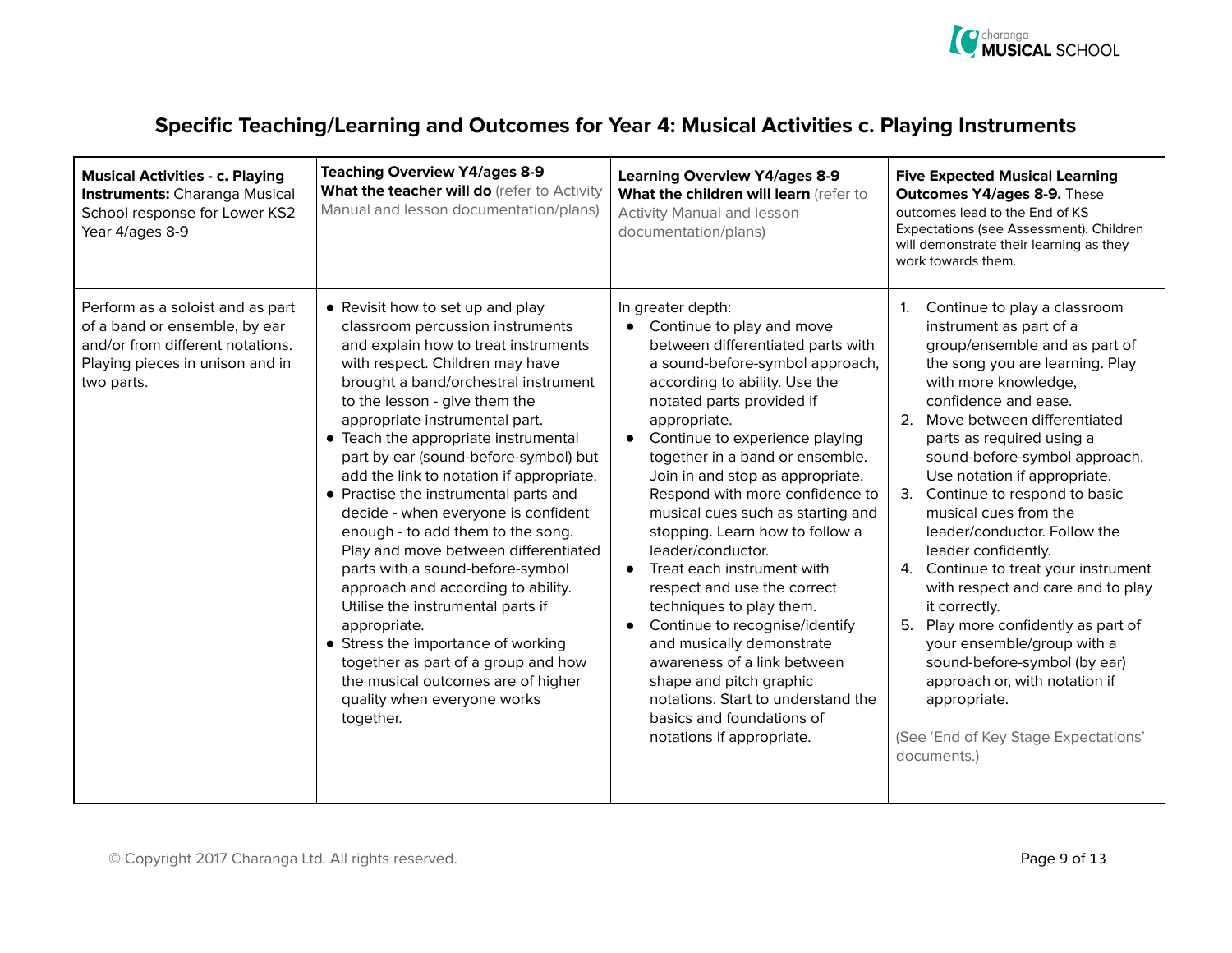

### Specific Teaching/Learning and Outcomes for Year 4: 2.Musical Activities d. Improvisation

| <b>Musical Activities - d.</b><br>Improvisation: Charanga<br>Musical School response for<br>Lower KS2 Year 4/ages 8-9 | <b>Teaching Overview Y4/ages 8-9</b><br>What the teacher will do (refer to Activity<br>Manual and lesson documentation/plans)                                                                                                                                                                                                                                                                                                                                                                                                                                                                                                                                                                                                                                                                                                                                                                                                                               | <b>Learning Overview Y4/ages 8-9</b><br>What the children will learn (refer<br>to Activity Manual and lesson<br>documentation/plans)                                                                                                                                                                                                                                                                                                                                                                                                                                                                                            | <b>Five Expected Musical Learning Outcomes</b><br>Y4/ages 8-9. These outcomes lead to the End<br>of KS Expectations (see Assessment). Children<br>will demonstrate their learning as they work<br>towards them.                                                                                                                                                                                                                                                                                                                                                                                                                                                                                                                                               |
|-----------------------------------------------------------------------------------------------------------------------|-------------------------------------------------------------------------------------------------------------------------------------------------------------------------------------------------------------------------------------------------------------------------------------------------------------------------------------------------------------------------------------------------------------------------------------------------------------------------------------------------------------------------------------------------------------------------------------------------------------------------------------------------------------------------------------------------------------------------------------------------------------------------------------------------------------------------------------------------------------------------------------------------------------------------------------------------------------|---------------------------------------------------------------------------------------------------------------------------------------------------------------------------------------------------------------------------------------------------------------------------------------------------------------------------------------------------------------------------------------------------------------------------------------------------------------------------------------------------------------------------------------------------------------------------------------------------------------------------------|---------------------------------------------------------------------------------------------------------------------------------------------------------------------------------------------------------------------------------------------------------------------------------------------------------------------------------------------------------------------------------------------------------------------------------------------------------------------------------------------------------------------------------------------------------------------------------------------------------------------------------------------------------------------------------------------------------------------------------------------------------------|
| Continue inventing musical<br>ideas within improvisation.                                                             | • Create a safe learning environment that<br>gives the children confidence in using their<br>voices and musical instruments to become<br>ready to start improvising. Set boundaries<br>by giving the children the notes they can<br>use<br>• Join in the improvisation activities with the<br>children. Using the differentiated<br>improvisation challenges in the Year 4<br>units, you will guide the children through<br>the fundamentals of improvisation. Their<br>skills will build over time through repetition<br>and learning in greater depth.<br>• Guide the children through the<br>differentiated Bronze, Silver and Gold<br>Challenges in the Year 4 Units of Work:<br>Sing, Play and Copy back - clapping<br>$\circ$<br>progressing to using instruments.<br>Play and Improvise - using instruments,<br>$\circ$<br>invent a musical answer using one, two<br>or three notes.<br>Improvise! - using three notes on<br>$\circ$<br>instruments. | Progress through the differentiated<br>Bronze, Silver and Gold<br>Challenges:<br>• Sing, Play and Copy back -<br>clapping progressing to using<br>instruments.<br>Play and Improvise - using<br>instruments. Invent a musical<br>answer using one, two or<br>three notes.<br>• Improvise! - using up to three<br>notes on instruments. Listen to<br>each other's musical ideas.<br>To listen and copy musical<br>$\bullet$<br>ideas by ear (rhythmic or<br>melodic).<br>To create musical rhythms and<br>melodies as answers as part of<br>a group and as a soloist.<br>• To respect each other's<br>musical ideas and efforts. | 1. Continue to explore and create simple<br>musical sounds with voices and<br>instruments within the context of the<br>song being learnt.<br>2. Deepen your understanding through<br>activity, that when you improvise you<br>make up your own tune (or rhythm)<br>using one, two or three notes, or you<br>can sing.<br>3. Continue to improvise using very simple<br>patterns on your instrument and/or<br>voice.<br>4. Continue to create your own simple<br>rhythmic patterns that lead to melodies<br>in a group or a solo situation.<br>5. Continue to perform your own rhythms<br>and melodies with confidence and<br>understanding in the group. Improvise<br>using two notes with confidence.<br>(See 'End of Key Stage Expectations'<br>documents.) |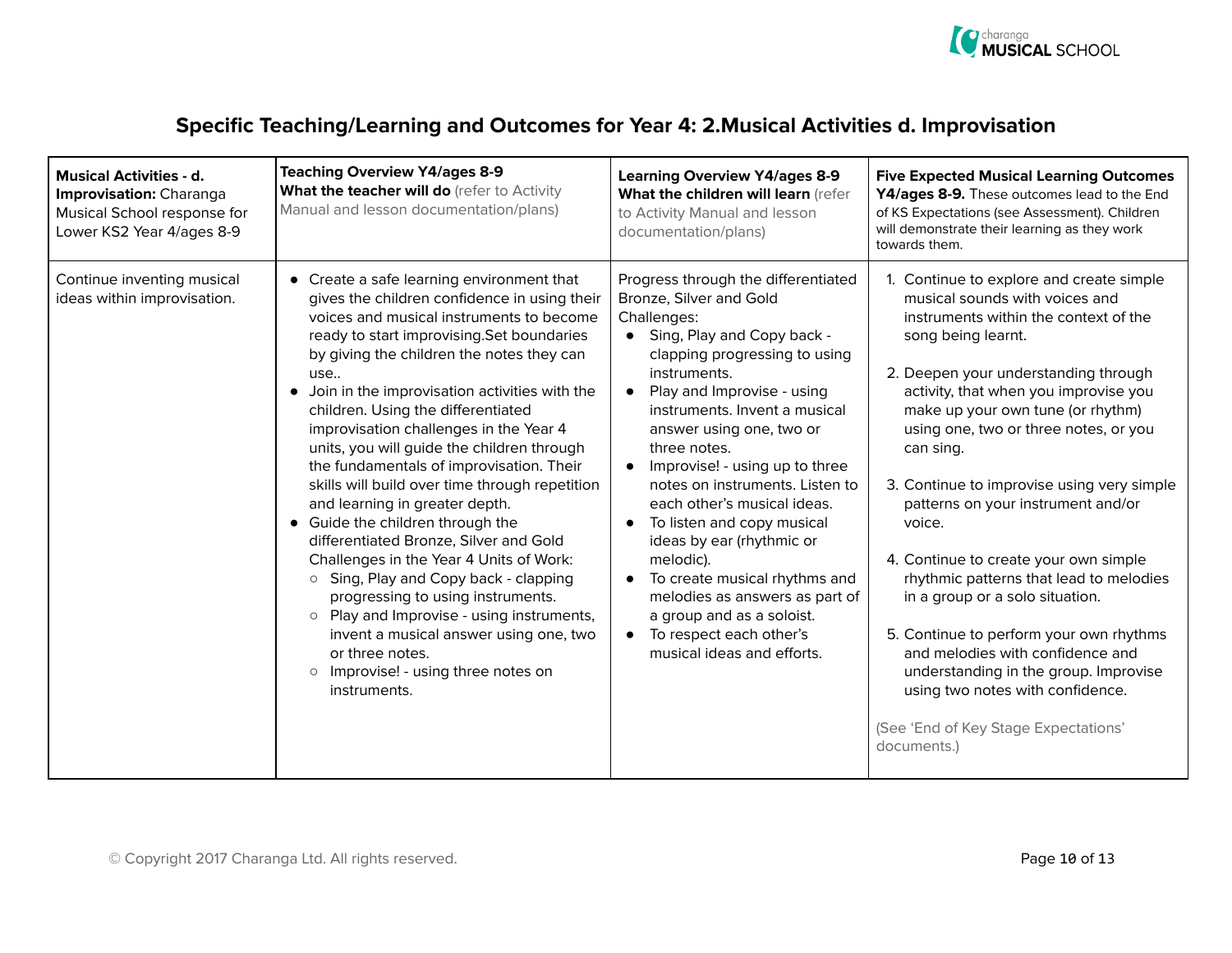

### Specific Teaching/Learning and Outcomes for Year 4: 2.Musical Activities e. Composition

| <b>Musical Activities - e.</b><br><b>Composition: Charanga</b><br>Musical School response<br>for Lower KS2 Year 4/ages<br>$8-9$              | <b>Teaching Overview Y4/ages 8-9</b><br>What the teacher will do (refer to<br><b>Activity Manual and lesson</b><br>documentation/plans)                                                                                                                                                                                                                                                                                                                                                                                                                                                                                                                                          | <b>Learning Overview Y4/ages 8-9</b><br>What the children will learn (refer to Activity<br>Manual and lesson documentation/plans)                                                                                                                                                                                                                                                                                                                                                                                                                                                                                                                     | <b>Five Expected Musical Learning Outcomes Y4/ages</b><br>8-9. These outcomes lead to the End of KS Expectations<br>(see Assessment). Children will demonstrate their learning<br>as they work towards them.                                                                                                                                                                                                                                                                                                                                                                                                                                                                                                                                                                                                                                                                                                                                                                               |
|----------------------------------------------------------------------------------------------------------------------------------------------|----------------------------------------------------------------------------------------------------------------------------------------------------------------------------------------------------------------------------------------------------------------------------------------------------------------------------------------------------------------------------------------------------------------------------------------------------------------------------------------------------------------------------------------------------------------------------------------------------------------------------------------------------------------------------------|-------------------------------------------------------------------------------------------------------------------------------------------------------------------------------------------------------------------------------------------------------------------------------------------------------------------------------------------------------------------------------------------------------------------------------------------------------------------------------------------------------------------------------------------------------------------------------------------------------------------------------------------------------|--------------------------------------------------------------------------------------------------------------------------------------------------------------------------------------------------------------------------------------------------------------------------------------------------------------------------------------------------------------------------------------------------------------------------------------------------------------------------------------------------------------------------------------------------------------------------------------------------------------------------------------------------------------------------------------------------------------------------------------------------------------------------------------------------------------------------------------------------------------------------------------------------------------------------------------------------------------------------------------------|
| Continue inventing<br>musical ideas within<br>composition. They can be<br>recorded in sound or<br>written using any<br>appropriate notation. | Create a safe learning environment<br>that gives the children confidence in<br>using their voices and musical<br>instruments. Continue<br>experimenting as composers.<br>• Remind the children of the<br>boundaries to support them -<br>the selected notes on the<br>composing activity.<br>• It may be easier to start with two<br>notes, then three notes etc and<br>build up to the full number<br>suggested.<br>• Continue to create your own<br>more complex tunes and<br>melodies within the context of<br>the song that is being learnt and<br>do this with understanding as<br>part of a group or with your<br>whole class. Listen to each idea<br>and talk/discuss it. | • Continue with a differentiated approach,<br>composing using two notes, increasing<br>to three notes and beyond if required.<br>• Listen to the sound of the composition<br>as it unfolds and make decisions about<br>• Record the composition in any way that<br>is appropriate - using graphic/pictorial<br>notation, using ICT, video or with formal<br>notation.<br>• Musically demonstrate increased<br>understanding and use of the<br>interrelated dimensions of music as<br>appropriate within this context.<br>• Begin to recognise and musically<br>demonstrate awareness of a link<br>between shape and pitch using graphic<br>notations. | Compose a section of music that can be added to a<br>performance of a song.<br>1. Continue to create your own more complex<br>melodies (usually in a group) within the context of<br>the song that is being learnt.<br>2. Move beyond composing using two notes,<br>increasing to three notes if appropriate.<br>3. Record the composition in any way appropriate.<br>Notate music in different ways, using<br>graphic/pictorial notation, video, ICT.<br>4. Musically demonstrate an understanding and use<br>of the interrelated dimensions of music as<br>appropriate within this context of creating and<br>making music eg getting louder (dynamics),<br>quieter (dynamics), higher (pitch), lower (pitch),<br>faster (tempo), slower (tempo).<br>5. Continue to recognise/identify the awareness of a<br>link between shape and pitch using graphic<br>notations or simply writing the melody in any way<br>we will remember it.<br>(See 'End of Key Stage Expectations' documents.) |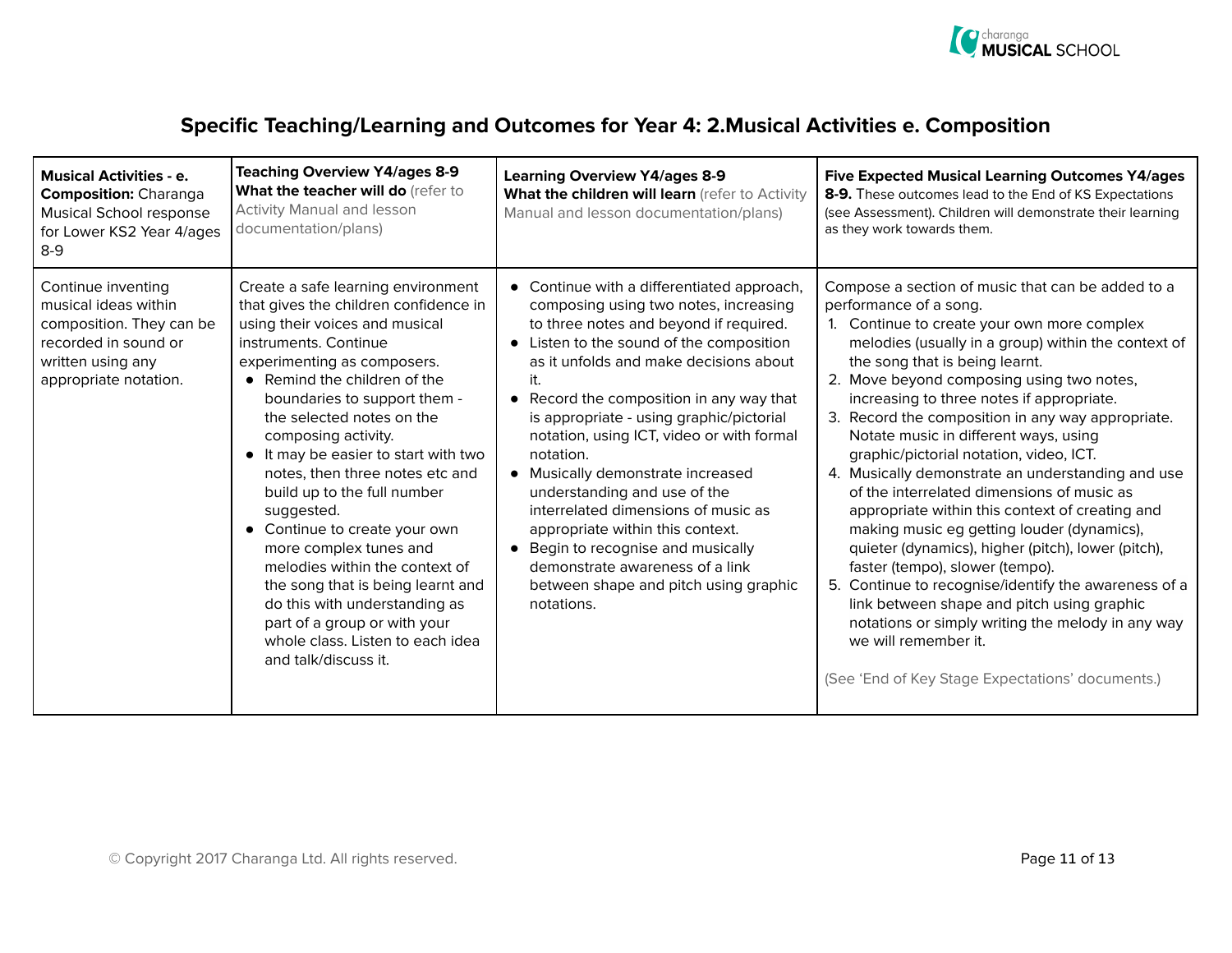

## Overview of Expected Learning Outcomes in Year 4: 3. Perform/Share

| <b>Strand of Musical</b><br>Learning | <b>National Curriculum</b><br><b>Expectations for all pupils</b>                                                                                                             | <b>Charanga Response for Y4</b><br>KS2/ages 8-9 | <b>Expectations for the end of Lower KS2</b>                                                                                                                                                | <b>Charanga Response to</b><br>assessing end of Lower KS2<br><b>Expectations</b> |
|--------------------------------------|------------------------------------------------------------------------------------------------------------------------------------------------------------------------------|-------------------------------------------------|---------------------------------------------------------------------------------------------------------------------------------------------------------------------------------------------|----------------------------------------------------------------------------------|
| <b>Perform/Share</b>                 | Perform, understand and<br>explore how music is<br>created, produced and<br>communicated.<br>Have the opportunity to<br>progress to the next level of<br>musical excellence. | Perform together in an<br>ensemble/band.        | Children will be taught to:<br>• Use their voices expressively and<br>creatively by singing songs and<br>speaking chants and rhymes.<br>• Play tuned and un-tuned instruments<br>musically. | See 'End of Key Stage<br>Expectations' document in<br>the Assessment Framework.  |